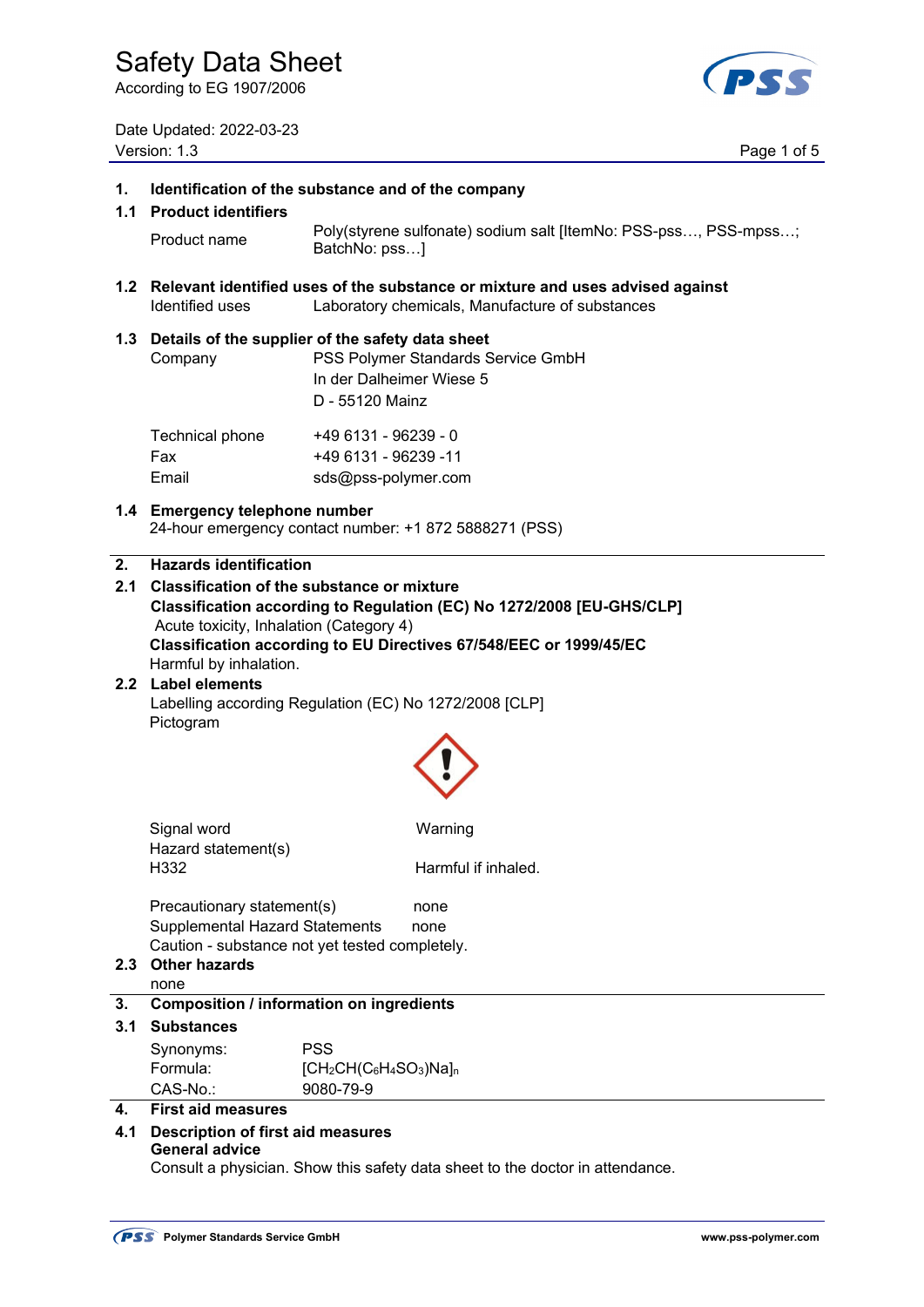According to EG 1907/2006 Product name: Poly(styrene sulfonate) sodium salt

Date Updated: 2022-03-23 Version: 1.3 Page 2 of 5



 If breathed in, move person into fresh air. If not breathing, give artificial respiration. Consult a physician.

 **In case of skin contact** Wash off with soap and plenty of water. Consult a physician. **In case of eye contact** 

Flush eyes with water as a precaution.

#### **If swallowed**

 Never give anything by mouth to an unconscious person. Rinse mouth with water. Consult a physician.

**4.2 Most important symptoms and effects, both acute and delayed** 

#### **4.3 Indication of any immediate medical attention and special treatment needed**  no data available

### **5. Fire fighting measures**

- **5.1 Extinguishing media Suitable extinguishing media**  Use water spray, alcohol-resistant foam, dry chemical or carbon dioxide. **5.2 Special hazards arising from the substance or mixture**
- Carbon oxides, Sulphur oxides, Sodium oxides
- **5.3 Advice for fire fighters** 
	- Wear self contained breathing apparatus for fire fighting if necessary.
- **5.4 Further information**

### no data available

### **6. Accidental release measures**

#### **6.1 Personal precautions, protective equipment and emergency procedures**  Use personal protective equipment. Avoid dust formation. Avoid breathing vapors, mist or gas. Ensure adequate ventilation. Avoid breathing dust.

#### **6.2 Environmental precautions**

Do not let product enter drains.

**6.3 Methods and materials for containment and cleaning up** 

 Pick up and arrange disposal without creating dust. Sweep up and shovel. Keep in suitable, Closed containers for disposal.

## **6.4 Reference to other sections**

For disposal see section 13.

## **7. Handling and storage**

### **7.1 Precautions for safe handling**

 Avoid contact with skin and eyes. Avoid formation of dust and aerosols. Provide appropriate exhaust ventilation at places where dust is formed.Normal measures for preventive fire protection.

### **7.2 Conditions for safe storage, including any incompatibilities**

Store in cool place. Keep container tightly closed in a dry and well-ventilated place.

# **7.3 Specific end use(s)**

# no data available

## **8. Exposure controls / personal protection**

### **8.1 Control parameters**

Components with workplace control parameters

### **8.2 Exposure controls**

### **Appropriate engineering controls**

 Handle in accordance with good industrial hygiene and safety practice. Wash hands before breaks and at the end of workday.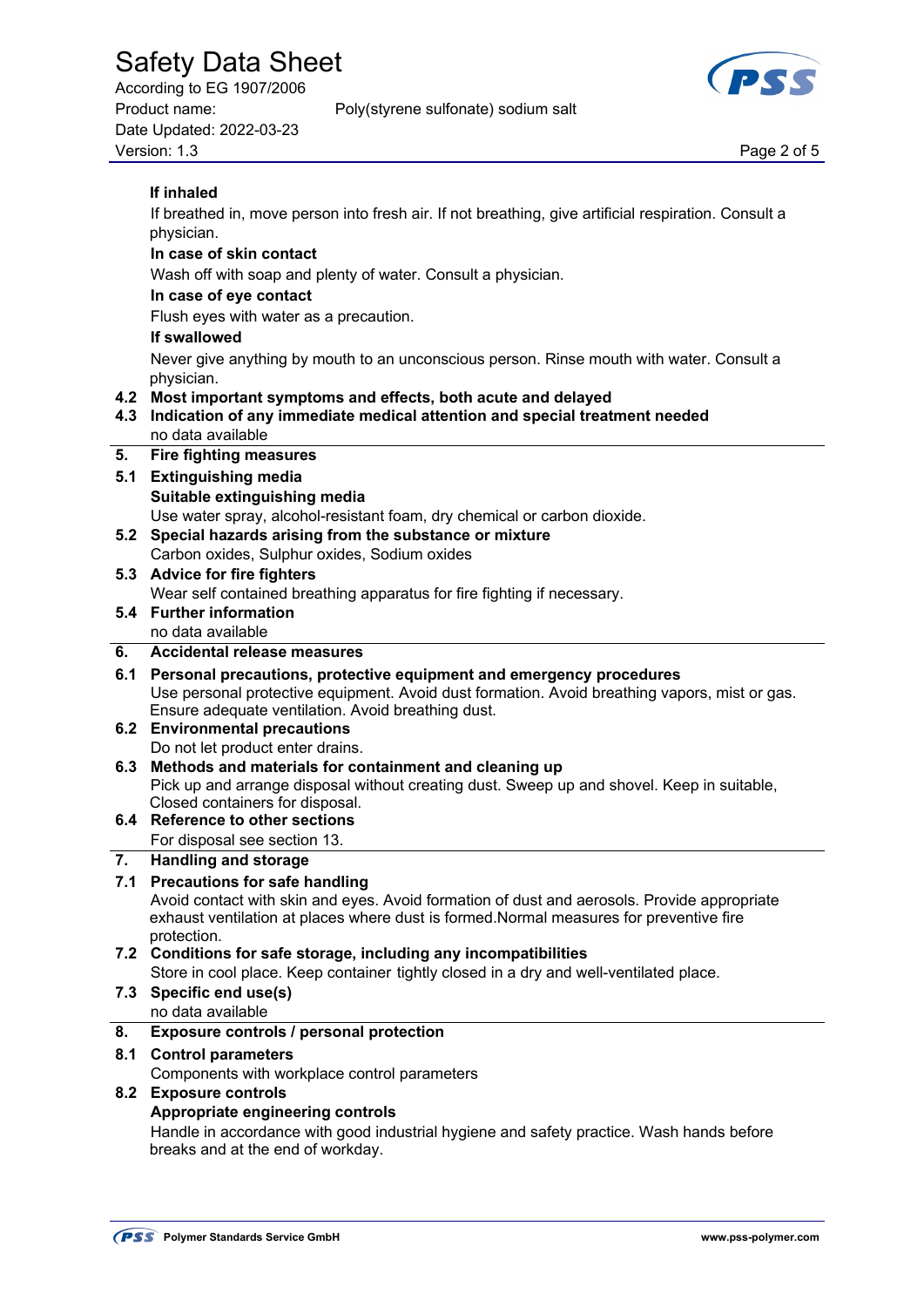According to EG 1907/2006 Product name: Poly(styrene sulfonate) sodium salt Date Updated: 2022-03-23 Version: 1.3 Page 3 of 5



# **Personal protective equipment**

### **Eye/face protection**

 Safety glasses with side-shields conforming to EN166 Use equipment for eye protection tested and approved under appropriate government standards such as NIOSH (US) or EN 166(EU).

#### **Skin protection**

 Handle with gloves. Gloves must be inspected prior to use. Use proper glove removal technique (without touching glove's outer surface) to avoid skin contact with this product. Dispose of contaminated gloves after use in accordance with applicable laws and good laboratory practices. Wash and dry hands.

 The selected protective gloves have to satisfy the specifications of EU Directive 89/686/EEC and the standard EN 374 derived from it.

#### **Body Protection**

 Complete suit protecting against chemicals, The type of protective equipment must be selected according to the concentration and amount of the dangerous substance at the specific workplace.

#### **Respiratory protection**

 For nuisance exposures use type P95 (US) or type P1 (EU EN 143) particle respirator.For higher level protection use type OV/AG/P99 (US) or type ABEK-P2 (EU EN 143) respirator cartridges. Use respirators and components tested and approved under appropriate government standards such as NIOSH (US) or CEN (EU).

#### **9. Physical and chemical properties**

#### **9.1 Information on basic physical and chemical properties**

| Form: solid<br>Appearance<br>Odour<br>no data available<br><b>Odour Threshold</b><br>no data available<br>no data available<br>рH<br>Melting point/freezing point<br>no data available<br>Initial boiling point and boiling range<br>no data available<br><b>Flash Point</b><br>no data available<br>Evaporation rate<br>no data available<br>Flammability<br>no data available<br>Upper/lower flammability or explosive limits<br>no data available<br>no data available<br>Vapour pressure<br>no data available<br>Vapour density<br>Relative density<br>no data available<br>Water solubility<br>no data available<br>Partition coefficient: n- Octanol/Water<br>no data available<br>no data available<br>Auto ignition temperature<br>no data available<br>Decomposition temperature<br>Viscosity<br>no data available<br><b>Explosive properties</b><br>no data available<br>Oxidizing properties<br>no data available<br>9.2<br>Other safety information<br>no data available<br>and all the state of the state<br>$0.4 - 0.2124$ |  |  |
|------------------------------------------------------------------------------------------------------------------------------------------------------------------------------------------------------------------------------------------------------------------------------------------------------------------------------------------------------------------------------------------------------------------------------------------------------------------------------------------------------------------------------------------------------------------------------------------------------------------------------------------------------------------------------------------------------------------------------------------------------------------------------------------------------------------------------------------------------------------------------------------------------------------------------------------------------------------------------------------------------------------------------------------|--|--|
|                                                                                                                                                                                                                                                                                                                                                                                                                                                                                                                                                                                                                                                                                                                                                                                                                                                                                                                                                                                                                                          |  |  |
|                                                                                                                                                                                                                                                                                                                                                                                                                                                                                                                                                                                                                                                                                                                                                                                                                                                                                                                                                                                                                                          |  |  |
|                                                                                                                                                                                                                                                                                                                                                                                                                                                                                                                                                                                                                                                                                                                                                                                                                                                                                                                                                                                                                                          |  |  |
|                                                                                                                                                                                                                                                                                                                                                                                                                                                                                                                                                                                                                                                                                                                                                                                                                                                                                                                                                                                                                                          |  |  |
|                                                                                                                                                                                                                                                                                                                                                                                                                                                                                                                                                                                                                                                                                                                                                                                                                                                                                                                                                                                                                                          |  |  |
|                                                                                                                                                                                                                                                                                                                                                                                                                                                                                                                                                                                                                                                                                                                                                                                                                                                                                                                                                                                                                                          |  |  |
|                                                                                                                                                                                                                                                                                                                                                                                                                                                                                                                                                                                                                                                                                                                                                                                                                                                                                                                                                                                                                                          |  |  |
|                                                                                                                                                                                                                                                                                                                                                                                                                                                                                                                                                                                                                                                                                                                                                                                                                                                                                                                                                                                                                                          |  |  |
|                                                                                                                                                                                                                                                                                                                                                                                                                                                                                                                                                                                                                                                                                                                                                                                                                                                                                                                                                                                                                                          |  |  |
|                                                                                                                                                                                                                                                                                                                                                                                                                                                                                                                                                                                                                                                                                                                                                                                                                                                                                                                                                                                                                                          |  |  |
|                                                                                                                                                                                                                                                                                                                                                                                                                                                                                                                                                                                                                                                                                                                                                                                                                                                                                                                                                                                                                                          |  |  |
|                                                                                                                                                                                                                                                                                                                                                                                                                                                                                                                                                                                                                                                                                                                                                                                                                                                                                                                                                                                                                                          |  |  |
|                                                                                                                                                                                                                                                                                                                                                                                                                                                                                                                                                                                                                                                                                                                                                                                                                                                                                                                                                                                                                                          |  |  |
|                                                                                                                                                                                                                                                                                                                                                                                                                                                                                                                                                                                                                                                                                                                                                                                                                                                                                                                                                                                                                                          |  |  |
|                                                                                                                                                                                                                                                                                                                                                                                                                                                                                                                                                                                                                                                                                                                                                                                                                                                                                                                                                                                                                                          |  |  |
|                                                                                                                                                                                                                                                                                                                                                                                                                                                                                                                                                                                                                                                                                                                                                                                                                                                                                                                                                                                                                                          |  |  |
|                                                                                                                                                                                                                                                                                                                                                                                                                                                                                                                                                                                                                                                                                                                                                                                                                                                                                                                                                                                                                                          |  |  |
|                                                                                                                                                                                                                                                                                                                                                                                                                                                                                                                                                                                                                                                                                                                                                                                                                                                                                                                                                                                                                                          |  |  |
|                                                                                                                                                                                                                                                                                                                                                                                                                                                                                                                                                                                                                                                                                                                                                                                                                                                                                                                                                                                                                                          |  |  |
|                                                                                                                                                                                                                                                                                                                                                                                                                                                                                                                                                                                                                                                                                                                                                                                                                                                                                                                                                                                                                                          |  |  |
|                                                                                                                                                                                                                                                                                                                                                                                                                                                                                                                                                                                                                                                                                                                                                                                                                                                                                                                                                                                                                                          |  |  |
|                                                                                                                                                                                                                                                                                                                                                                                                                                                                                                                                                                                                                                                                                                                                                                                                                                                                                                                                                                                                                                          |  |  |

# **10. Stability and reactivity**

- **10.1 Reactivity** 
	- no data available
- **10.2 Chemical stability**
- no data available **10.3 Possibility of hazardous reactions**  no data available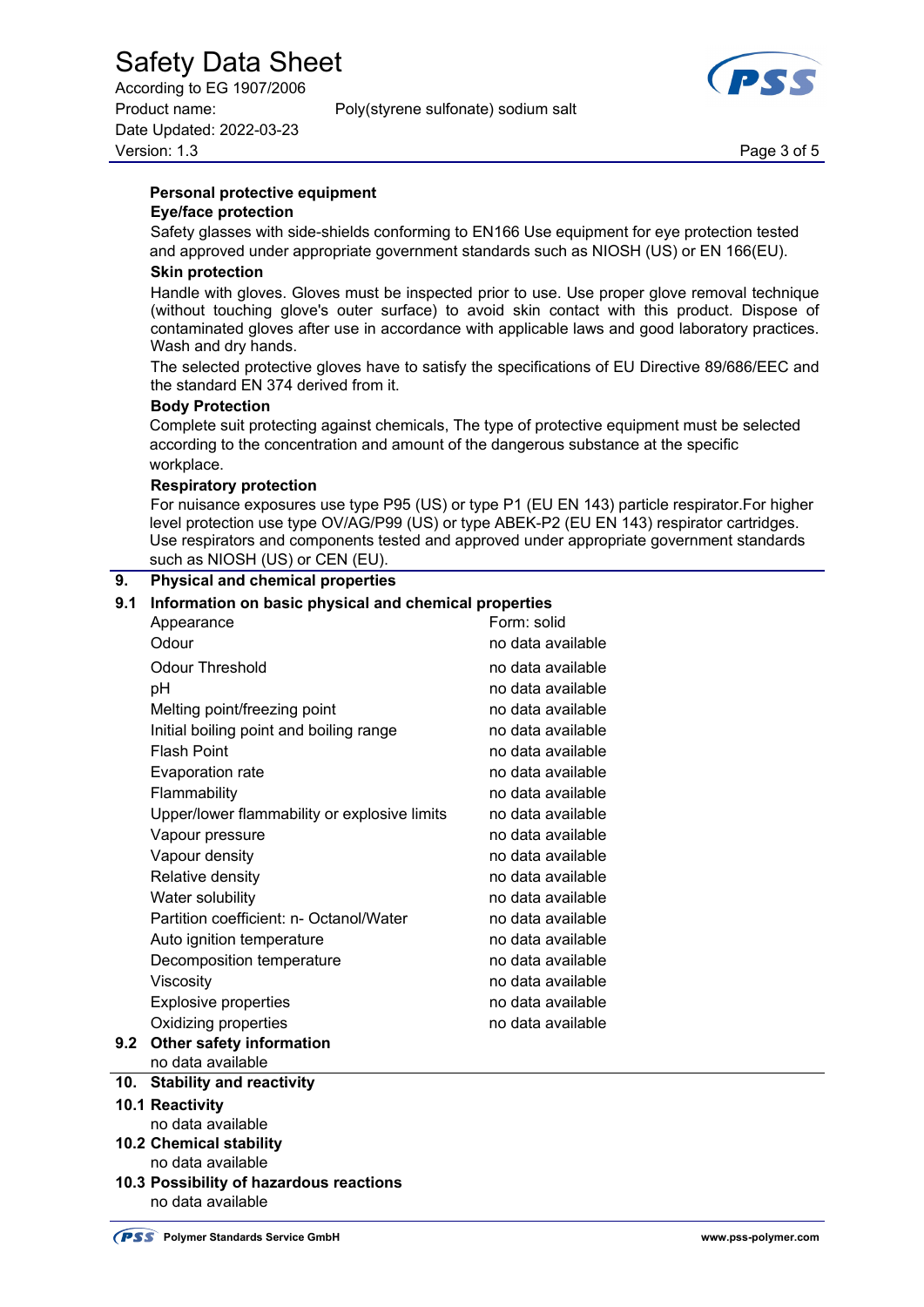According to EG 1907/2006 Date Updated: 2022-03-23 Page 4 of 5<br>Version: 1.3 Page 4 of 5

Product name: Poly(styrene sulfonate) sodium salt



|     | 10.4 Conditions to avoid<br>no data available                                |  |                                                                                 |  |  |  |
|-----|------------------------------------------------------------------------------|--|---------------------------------------------------------------------------------|--|--|--|
|     | 10.5 Incompatible materials<br>Strong oxidizing agents                       |  |                                                                                 |  |  |  |
|     | 10.6 Hazardous decomposition products                                        |  |                                                                                 |  |  |  |
|     |                                                                              |  | Other decomposition products - no data available                                |  |  |  |
|     | 11. Toxicological information                                                |  |                                                                                 |  |  |  |
|     | 11.1 Information on toxicological effects                                    |  |                                                                                 |  |  |  |
|     | <b>Acute toxicity</b>                                                        |  |                                                                                 |  |  |  |
|     | LD50 Oral - rat - > 8.000 mg/kg<br>LC50 Inhalation - rat - 4 h - 2.600 mg/m3 |  |                                                                                 |  |  |  |
|     | Remarks: Lungs, Thorax, or Respiration: Respiratory obstruction.             |  |                                                                                 |  |  |  |
|     | <b>Skin corrosion/irritation</b>                                             |  |                                                                                 |  |  |  |
|     | no data available                                                            |  |                                                                                 |  |  |  |
|     | Serious eye damage/eye irritation                                            |  |                                                                                 |  |  |  |
|     | no data available                                                            |  |                                                                                 |  |  |  |
|     | <b>Respiratory or skin sensitisation</b>                                     |  |                                                                                 |  |  |  |
|     | no data available                                                            |  |                                                                                 |  |  |  |
|     | <b>Germ cell mutagenicity</b>                                                |  |                                                                                 |  |  |  |
|     | no data available                                                            |  |                                                                                 |  |  |  |
|     | Carcinogenicity                                                              |  |                                                                                 |  |  |  |
|     | IARC:                                                                        |  | No component of this product present at levels greater than or equal to 0.1% is |  |  |  |
|     |                                                                              |  | identified as probable, possible or confirmed human carcinogen by IARC.         |  |  |  |
|     | <b>Reproductive toxicity</b>                                                 |  |                                                                                 |  |  |  |
|     | no data available                                                            |  |                                                                                 |  |  |  |
|     |                                                                              |  | Specific target organ toxicity - single exposure                                |  |  |  |
|     | no data available                                                            |  |                                                                                 |  |  |  |
|     |                                                                              |  | Specific target organ toxicity - repeated exposure                              |  |  |  |
|     | no data available                                                            |  |                                                                                 |  |  |  |
|     | <b>Aspiration hazard</b>                                                     |  |                                                                                 |  |  |  |
|     | no data available                                                            |  |                                                                                 |  |  |  |
|     | <b>Potential health effects</b>                                              |  |                                                                                 |  |  |  |
|     | <b>Inhalation</b>                                                            |  | May be harmful if inhaled. May cause respiratory tract irritation.              |  |  |  |
|     | Ingestion                                                                    |  | May be harmful if swallowed.                                                    |  |  |  |
|     | <b>Skin</b>                                                                  |  | May be harmful if absorbed through skin. May cause skin irritation.             |  |  |  |
|     | <b>Eyes</b>                                                                  |  | May cause eye irritation.                                                       |  |  |  |
|     | <b>Additional Information</b>                                                |  |                                                                                 |  |  |  |
|     | RTECS: DB6836000                                                             |  |                                                                                 |  |  |  |
| 12. | <b>Ecological information</b>                                                |  |                                                                                 |  |  |  |
|     | 12.1 Toxicity                                                                |  |                                                                                 |  |  |  |
|     | no data available                                                            |  |                                                                                 |  |  |  |
|     | 12.2 Persistence and degradability                                           |  |                                                                                 |  |  |  |
|     | no data available                                                            |  |                                                                                 |  |  |  |
|     | 12.3 Bioaccumulative potential<br>no data available                          |  |                                                                                 |  |  |  |
|     | 12.4 Mobility in soil                                                        |  |                                                                                 |  |  |  |
|     | no data available                                                            |  |                                                                                 |  |  |  |
|     | 12.5 Results of PBT and vPvB assessment                                      |  |                                                                                 |  |  |  |
|     | no data available                                                            |  |                                                                                 |  |  |  |